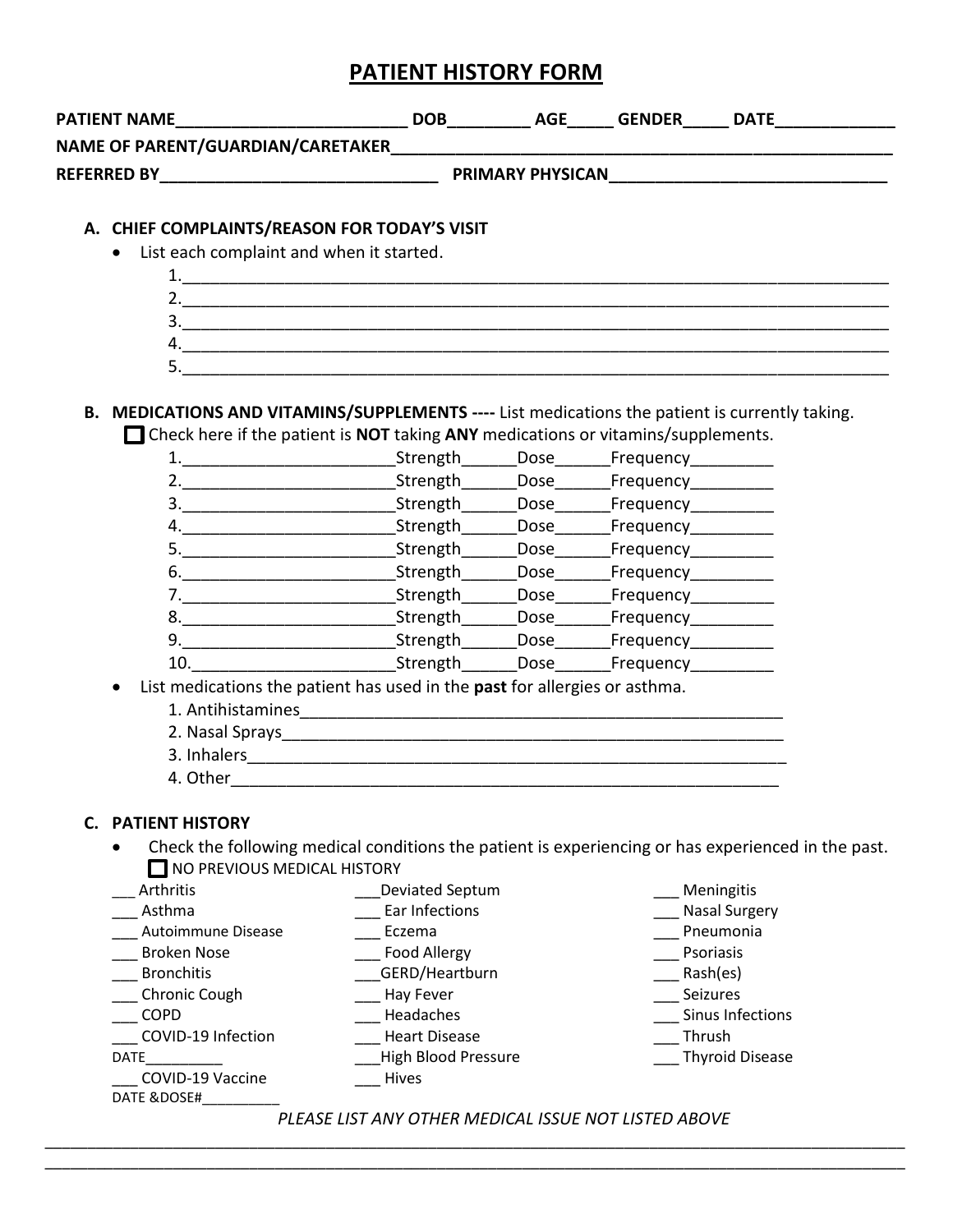## • **Allergies/Intolerances to medications or other substances.**

Please list the substance(s) the patient reacted to, what the reaction was, and when it occurred.

| $\Box$ NO KNOWN ALLERGIES TO DATE                                              |                                                                                                                      |  |  |
|--------------------------------------------------------------------------------|----------------------------------------------------------------------------------------------------------------------|--|--|
|                                                                                |                                                                                                                      |  |  |
|                                                                                |                                                                                                                      |  |  |
|                                                                                |                                                                                                                      |  |  |
|                                                                                | 4.                                                                                                                   |  |  |
|                                                                                |                                                                                                                      |  |  |
| List all past surgeries and hospitalizations:                                  |                                                                                                                      |  |  |
| Type of Surgery/Hospitalization<br>Date                                        | Reason(s)                                                                                                            |  |  |
|                                                                                |                                                                                                                      |  |  |
| <b>Allergy History (Check all that apply)</b>                                  |                                                                                                                      |  |  |
| -Pollen Allergy                                                                | -Dust Allergy                                                                                                        |  |  |
| (Are the patient's symptoms?)                                                  | (Are the patient's symptoms?)                                                                                        |  |  |
| Worse outdoors                                                                 | Worse indoors                                                                                                        |  |  |
| Worse on windy Days                                                            | Better outdoors                                                                                                      |  |  |
| Worse on clear Days                                                            | Worse at night                                                                                                       |  |  |
| Worse outdoors in AM                                                           | Worse in cold weather                                                                                                |  |  |
| Worse with change in temperature<br>Worse in warm or cool air                  | Worse when sweeping<br>Worse when dusting                                                                            |  |  |
| <b>Better indoors</b>                                                          |                                                                                                                      |  |  |
| Better outdoors                                                                |                                                                                                                      |  |  |
|                                                                                |                                                                                                                      |  |  |
| -Mold Allergy                                                                  | -Contact Allergy                                                                                                     |  |  |
| (Are the patient's symptoms?)                                                  | (Are the patient's symptoms?)                                                                                        |  |  |
| Worse outdoors in PM                                                           | Worse in certain rooms                                                                                               |  |  |
| Worse on cool evenings                                                         |                                                                                                                      |  |  |
| Worse in low, damp places                                                      | Worse in basement                                                                                                    |  |  |
| Worse mowing or playing in grass                                               | Worse near a barn                                                                                                    |  |  |
| Worse on windy days                                                            | Worse around animals                                                                                                 |  |  |
|                                                                                | -Which animals?                                                                                                      |  |  |
| -During what months does the patient have the above symptoms?                  |                                                                                                                      |  |  |
| March<br>Feb<br>Jan                                                            | April<br>____ May<br>June                                                                                            |  |  |
| July<br>Aug<br>Sept                                                            | Oct<br>Nov<br>Dec                                                                                                    |  |  |
| -During what months are the above symptoms the <b>most</b> severe?             |                                                                                                                      |  |  |
| March<br>Feb<br>Jan                                                            | April<br>May<br>June                                                                                                 |  |  |
| July<br>Aug<br>Sept                                                            | Oct<br>Nov<br>Dec                                                                                                    |  |  |
| -Are the patient's allergy symptoms?                                           | $\Box$ intermittent<br>$\Box$ constant                                                                               |  |  |
| <b>Antibiotic History</b>                                                      |                                                                                                                      |  |  |
| How many times in the last year has the patient been prescribed an Antibiotic? | <u> 1980 - Jan Samuel Barbara, político e a f</u>                                                                    |  |  |
| Most recent Antibiotic(s)? Name(s)                                             |                                                                                                                      |  |  |
|                                                                                |                                                                                                                      |  |  |
| Why was an antibiotic needed?                                                  | <u> 2000 - Jan James Barnett, mars and de la propinsie de la propinsie de la propinsie de la propinsie de la pro</u> |  |  |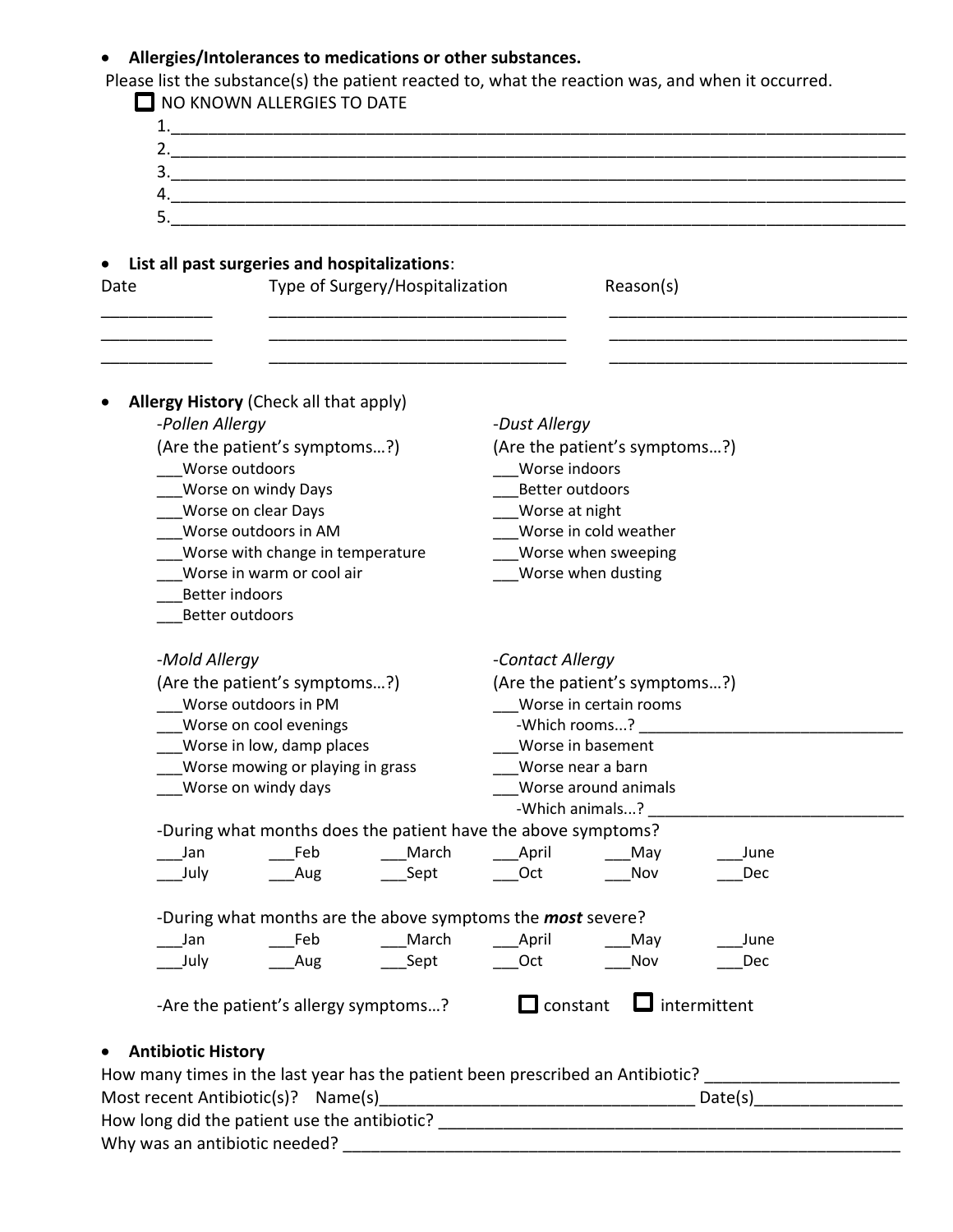|                                                                               | <b>D. FAMILY HISTORY</b>                                                                                         |                         |                |                 |                      |  |  |  |
|-------------------------------------------------------------------------------|------------------------------------------------------------------------------------------------------------------|-------------------------|----------------|-----------------|----------------------|--|--|--|
|                                                                               | • Circle all relatives with the following conditions:                                                            |                         |                |                 |                      |  |  |  |
|                                                                               | 1. Sinus Disease--                                                                                               | Father                  | Mother         | Siblings        | Children             |  |  |  |
|                                                                               | 2. Asthma--                                                                                                      | Father                  | Mother         | Siblings        | Children             |  |  |  |
|                                                                               | 3. Allergies--                                                                                                   | Father                  | Mother         | Siblings        | Children             |  |  |  |
|                                                                               | 4. Nasal Polyps--                                                                                                | <b>Example 1</b> Father | Mother         | Siblings        | Children             |  |  |  |
|                                                                               | 5. Eczema--                                                                                                      | Father                  | Mother         | Siblings        | Children             |  |  |  |
|                                                                               | 6. Immune Disease-- Father Mother                                                                                |                         |                |                 | Siblings Children    |  |  |  |
| 7. List any other family history of Thyroid problems, Lupus, Rheumatoid, etc. |                                                                                                                  |                         |                |                 |                      |  |  |  |
|                                                                               | E. SOCIAL INFORMATION<br>Smoking: □ Nonsmoker □ Current                                                          |                         | $\Box$ Former  |                 |                      |  |  |  |
|                                                                               | Is the patient exposed to second-hand smoke? ___ Yes ___ No                                                      |                         |                |                 |                      |  |  |  |
|                                                                               | If the patient is a current or former smoker, how often/how much? ______                                         |                         |                |                 | Vape Products        |  |  |  |
|                                                                               | <b>What substance(s)?</b> $\Box$ Tobacco Products $\Box$ Marijuana<br>Years smoked________ Quit smoking in______ |                         |                |                 |                      |  |  |  |
| $\bullet$                                                                     | If the patient is a child:                                                                                       |                         |                |                 |                      |  |  |  |
|                                                                               |                                                                                                                  |                         |                |                 |                      |  |  |  |
|                                                                               |                                                                                                                  |                         |                |                 |                      |  |  |  |
|                                                                               | If in daycare, # of children in daycare_____                                                                     |                         |                |                 |                      |  |  |  |
| $\bullet$                                                                     | Living arrangements:                                                                                             |                         |                |                 |                      |  |  |  |
|                                                                               |                                                                                                                  |                         |                |                 |                      |  |  |  |
|                                                                               |                                                                                                                  |                         |                |                 |                      |  |  |  |
|                                                                               |                                                                                                                  |                         |                |                 |                      |  |  |  |
| $\bullet$                                                                     | Home arrangements:                                                                                               |                         |                |                 |                      |  |  |  |
|                                                                               | Type of home: _____House _____ Apartment _____ Slab Foundation _____ Basement                                    |                         |                |                 |                      |  |  |  |
|                                                                               | Heating/Ventilation:                                                                                             |                         |                |                 |                      |  |  |  |
|                                                                               | Forced Air Heat (Radiator/Baseboard) _______ Radiant Heat (Emanating Floor Heat)                                 |                         |                |                 |                      |  |  |  |
|                                                                               | __ Central AC ____ Wood Burning Stove ____ Ceiling Fans ____ Window AC ____ Floor Fans                           |                         |                |                 |                      |  |  |  |
|                                                                               |                                                                                                                  |                         |                |                 |                      |  |  |  |
|                                                                               | Patient's Bedroom: Are there any?<br>$\Box$ Stuffed animals                                                      | <b>Books</b>            | $\Box$ Clutter | $\Box$ Clothing |                      |  |  |  |
|                                                                               | Flooring:                                                                                                        |                         |                |                 |                      |  |  |  |
|                                                                               | <b>Wood Flooring</b> -- Which areas of the home?                                                                 |                         |                |                 |                      |  |  |  |
|                                                                               | _Master Bedroom    ____Children's Bedroom                                                                        |                         |                | ____Bathroom    | __ Kitchen           |  |  |  |
|                                                                               | Living Room Later Camily Room                                                                                    |                         |                | __ Office       | _Foyer/Entryway/Hall |  |  |  |
|                                                                               | <b>Carpet</b> -- Which areas of the home?                                                                        |                         |                |                 |                      |  |  |  |
|                                                                               | Master Bedroom ____Children's Bedroom                                                                            |                         |                | ____ Bathroom   | Kitchen              |  |  |  |
|                                                                               | Living Room Lightnam Communication Communication Communication Communication Communication Communication Commu   |                         |                | Office          | Foyer/Entryway/Hall  |  |  |  |
|                                                                               |                                                                                                                  |                         |                |                 |                      |  |  |  |
|                                                                               | Vinyl/Tile -- Which areas of the home?                                                                           |                         |                |                 |                      |  |  |  |
|                                                                               | Master Bedroom ____Children's Bedroom                                                                            |                         |                | Bathroom        | Kitchen              |  |  |  |
|                                                                               | Living Room Family Room                                                                                          |                         |                | Office          | Foyer/Entryway/Hall  |  |  |  |